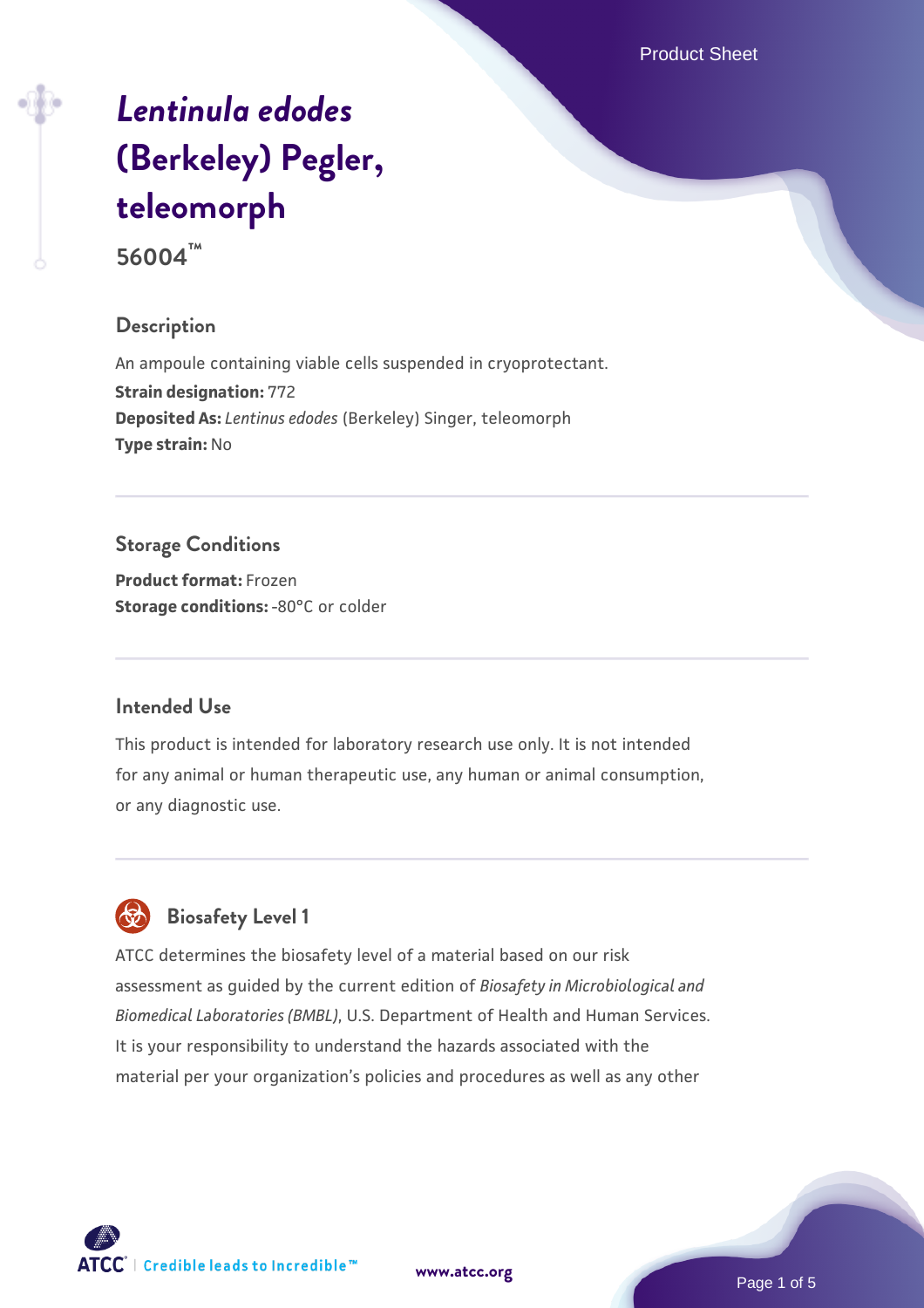applicable regulations as enforced by your local or national agencies.

ATCC highly recommends that appropriate personal protective equipment is always used when handling vials. For cultures that require storage in liquid nitrogen, it is important to note that some vials may leak when submersed in liquid nitrogen and will slowly fill with liquid nitrogen. Upon thawing, the conversion of the liquid nitrogen back to its gas phase may result in the vial exploding or blowing off its cap with dangerous force creating flying debris. Unless necessary, ATCC recommends that these cultures be stored in the vapor phase of liquid nitrogen rather than submersed in liquid nitrogen.

#### **Certificate of Analysis**

For batch-specific test results, refer to the applicable certificate of analysis that can be found at www.atcc.org.

# **Growth Conditions**

**Medium:**  [ATCC Medium 336: Potato dextrose agar \(PDA\)](https://www.atcc.org/-/media/product-assets/documents/microbial-media-formulations/3/3/6/atcc-medium-336.pdf?rev=d9160ad44d934cd8b65175461abbf3b9) **Temperature:** 26°C

#### **Handling Procedures**

**Frozen ampoules** packed in dry ice should either be thawed immediately or stored in liquid nitrogen. If liquid nitrogen storage facilities are not available, frozen ampoules may be stored at or below -70°C for approximately one week. **Do not under any circumstance store frozen ampoules at refrigerator**



**[www.atcc.org](http://www.atcc.org)**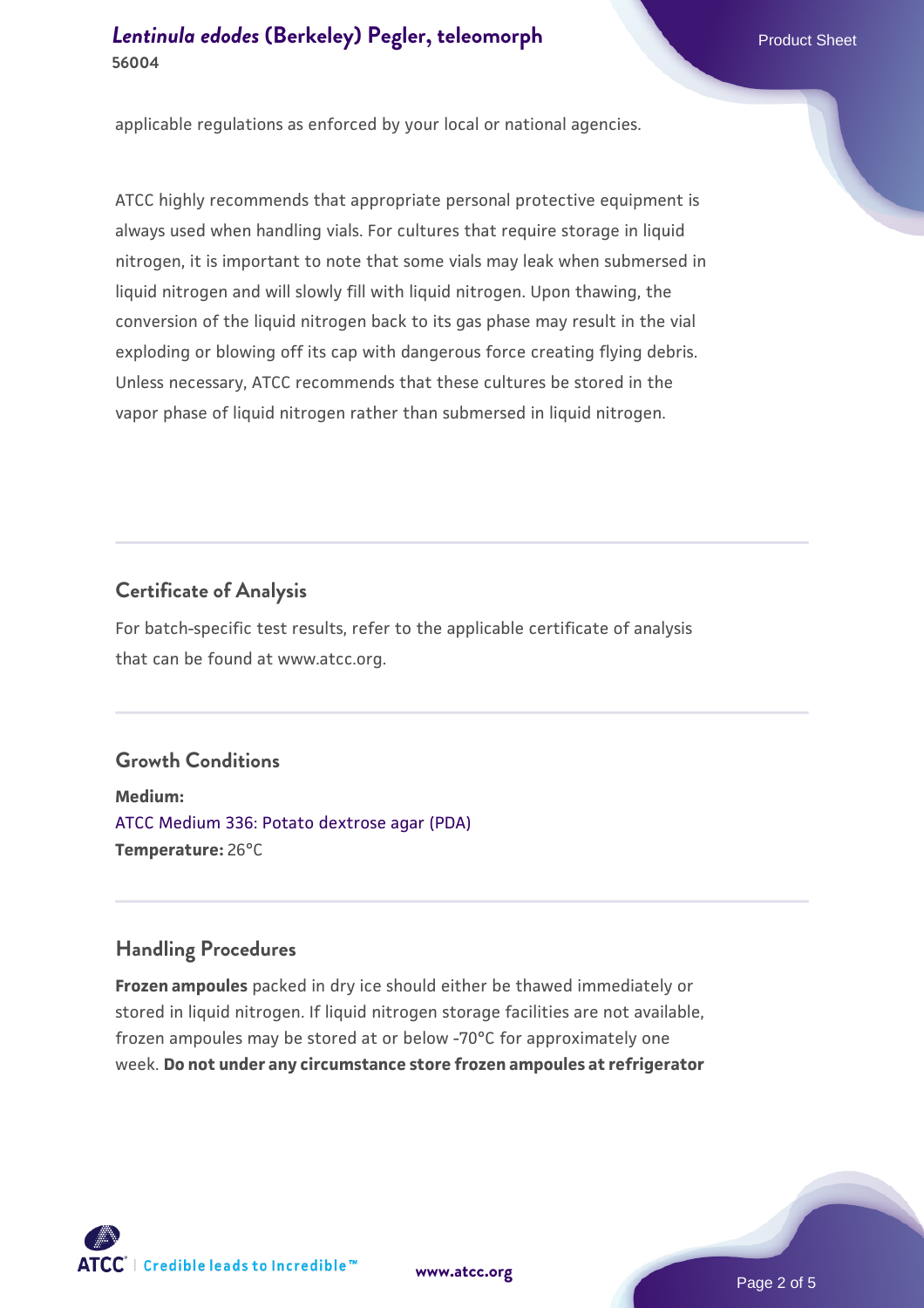**freezer temperatures (generally -20°C)**. Storage of frozen material at this temperature will result in the death of the culture.

- 1. To thaw a frozen ampoule, place in a **25°C to 30°C** water bath, until just thawed **(approximately 5 minutes)**. Immerse the ampoule just sufficient to cover the frozen material. Do not agitate the ampoule.
- 2. Immediately after thawing, wipe down ampoule with 70% ethanol and aseptically transfer at least 50 µL (or 2-3 agar cubes) of the content onto a plate or broth with medium recommended.
- 3. Incubate the inoculum/strain at the temperature and conditions recommended.
- 4. Inspect for growth of the inoculum/strain regularly for up to 4 weeks. The time necessary for significant growth will vary from strain to strain.

#### **Material Citation**

If use of this material results in a scientific publication, please cite the material in the following manner: *Lentinula edodes* (Berkeley) Pegler, teleomorph (ATCC 56004)

#### **References**

References and other information relating to this material are available at www.atcc.org.

#### **Warranty**

The product is provided 'AS IS' and the viability of ATCC<sup>®</sup> products is warranted for 30 days from the date of shipment, provided that the customer has stored and handled the product according to the information included on the product information sheet, website, and Certificate of Analysis. For living cultures, ATCC lists the media formulation and reagents that have been found to be effective for the product. While other



**[www.atcc.org](http://www.atcc.org)**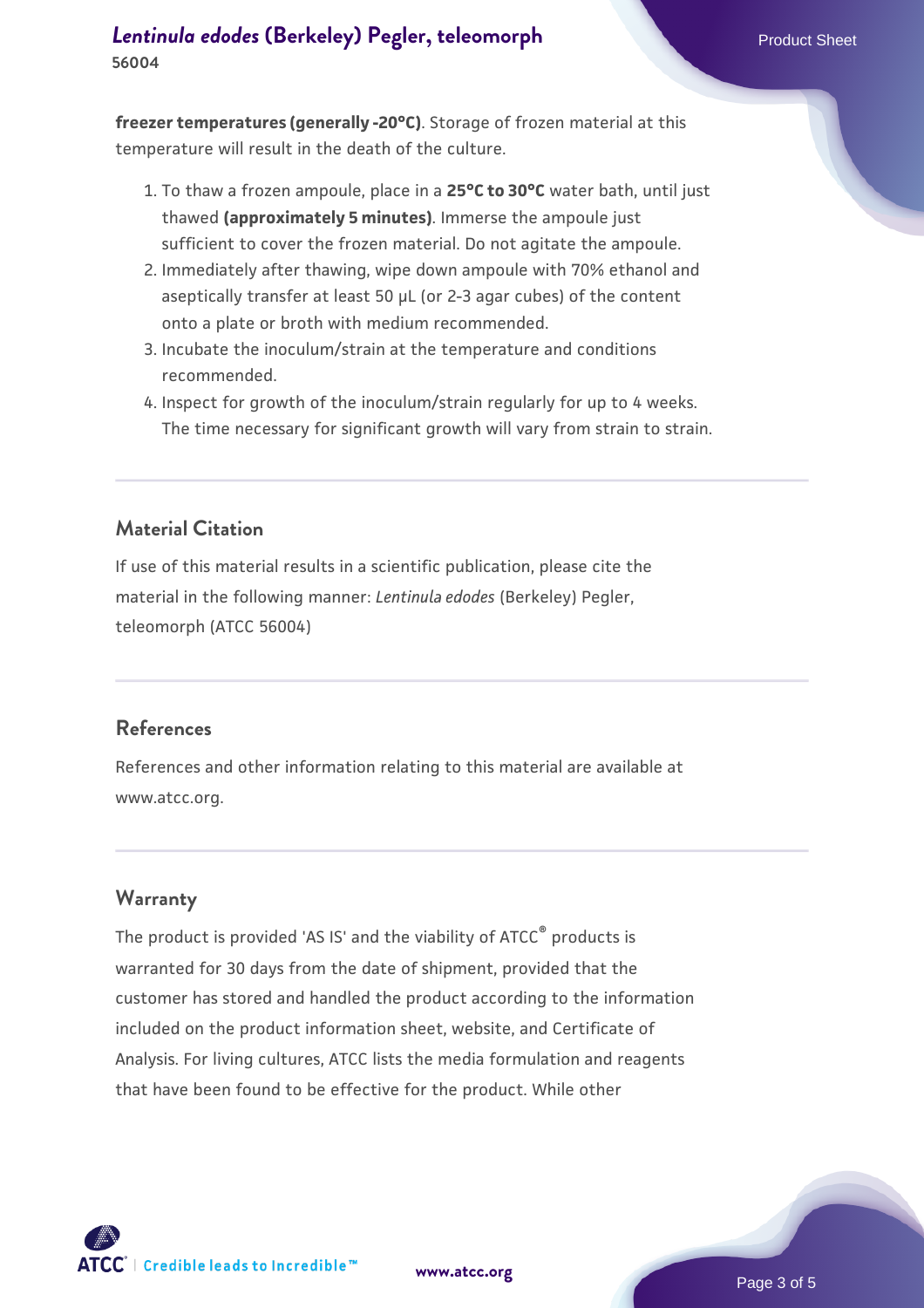unspecified media and reagents may also produce satisfactory results, a change in the ATCC and/or depositor-recommended protocols may affect the recovery, growth, and/or function of the product. If an alternative medium formulation or reagent is used, the ATCC warranty for viability is no longer valid. Except as expressly set forth herein, no other warranties of any kind are provided, express or implied, including, but not limited to, any implied warranties of merchantability, fitness for a particular purpose, manufacture according to cGMP standards, typicality, safety, accuracy, and/or noninfringement.

#### **Disclaimers**

This product is intended for laboratory research use only. It is not intended for any animal or human therapeutic use, any human or animal consumption, or any diagnostic use. Any proposed commercial use is prohibited without a license from ATCC.

While ATCC uses reasonable efforts to include accurate and up-to-date information on this product sheet, ATCC makes no warranties or representations as to its accuracy. Citations from scientific literature and patents are provided for informational purposes only. ATCC does not warrant that such information has been confirmed to be accurate or complete and the customer bears the sole responsibility of confirming the accuracy and completeness of any such information.

This product is sent on the condition that the customer is responsible for and assumes all risk and responsibility in connection with the receipt, handling, storage, disposal, and use of the ATCC product including without limitation taking all appropriate safety and handling precautions to minimize health or environmental risk. As a condition of receiving the material, the customer agrees that any activity undertaken with the ATCC product and any progeny or modifications will be conducted in compliance with all applicable laws, regulations, and guidelines. This product is provided 'AS IS' with no representations or warranties whatsoever except as expressly set forth herein and in no event shall ATCC, its parents, subsidiaries, directors, officers,



**[www.atcc.org](http://www.atcc.org)**

Page 4 of 5